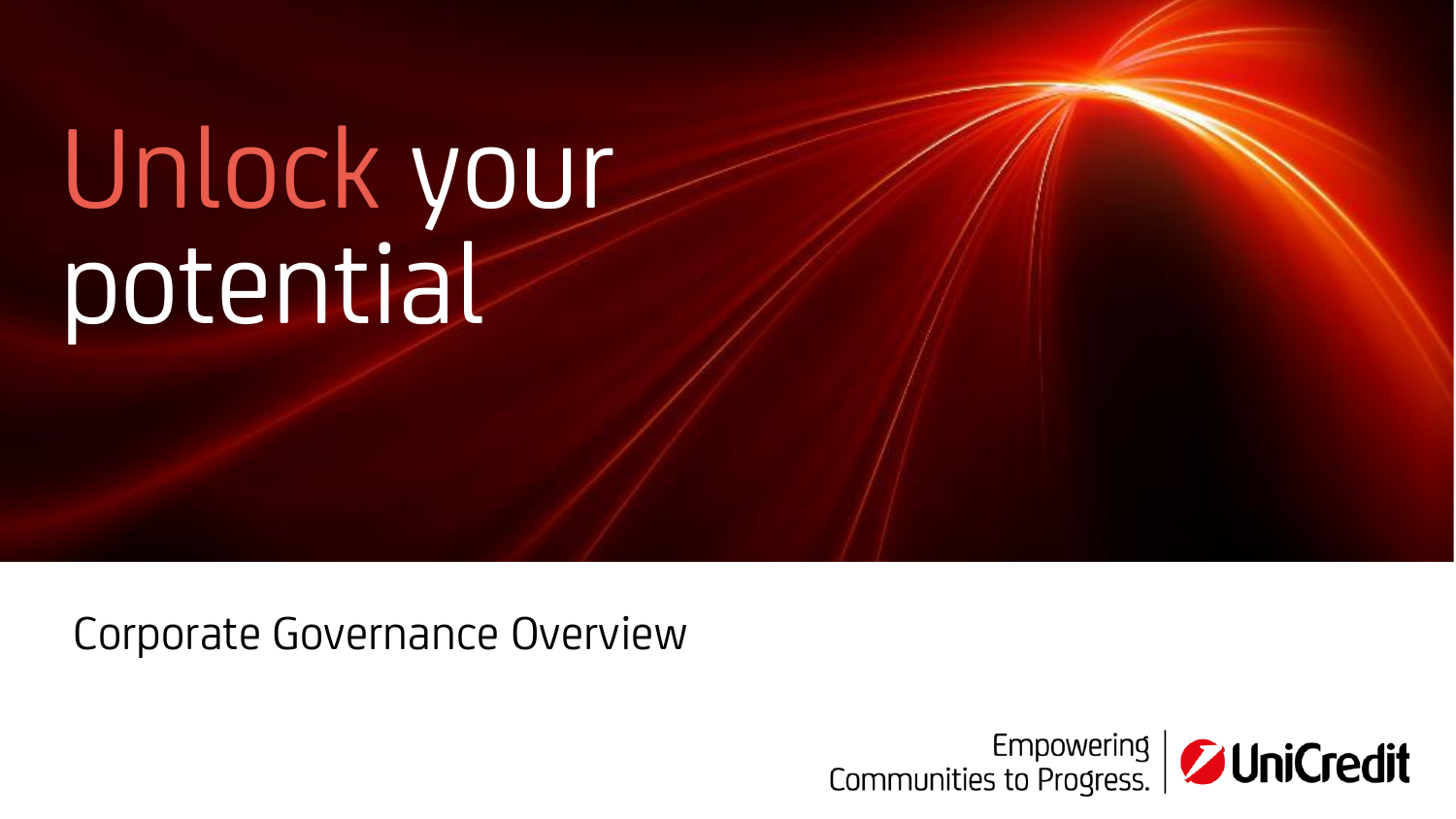## **Index** Corporate Governance Overview



**Corporate governance overview**



**Focus on changes**



**Shareholders' structure**



**Organizational and governance structures**



**Shareholders' Meetings**



**Board of Directors**



**Board Committees**



**Board of Directors composition**



**ESG governance**



**Board of Directors' role**



**Succession Planning process**



**Self-assessment process**



**Internal Controls System**



**Related-parties and associated persons**



**Board of Statutory Auditors**



**Disclaimer**

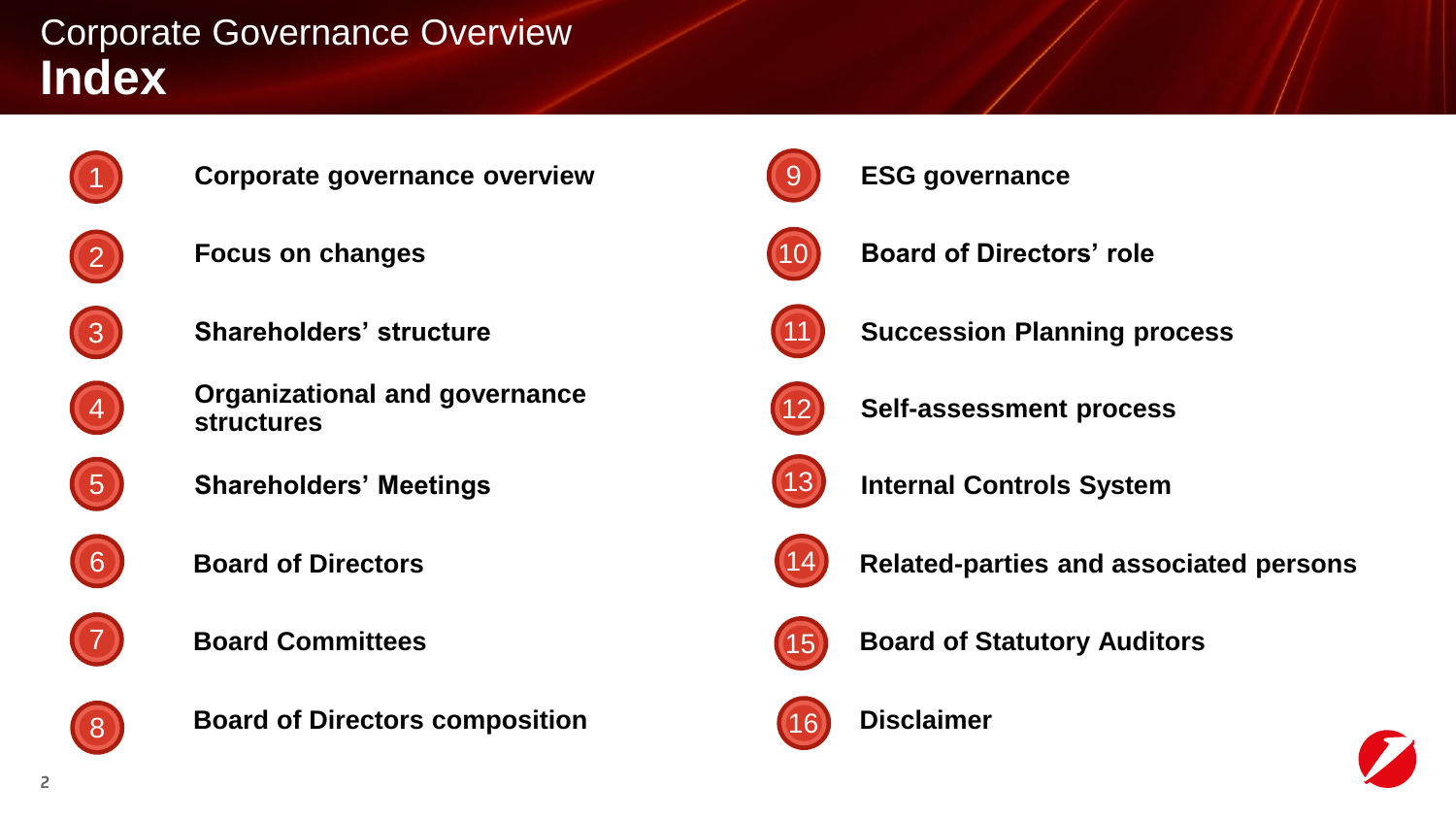# **Corporate governance overview** Corporate Governance Overview



- Our *corporate governance* adheres to current provisions as well as to the recommendations laid out in the Italian Corporate Governance Code, a soft law that identifies the corporate governance standards and best practices for companies listed in Italy, based on the comply or explain principle, with disclosure of the reasons for failure to comply in the yearly corporate governance report
- Our governance system is continuously monitored to assess the level and efficacy of our governance efforts

### **Main components of our governance**

- the Articles of Association, the **Regulation for the Shareholders' Meeting**, and the **Corporate Bodies and Committees** Regulation, providing the framework for our governance
- the **Code of Conduct**, aiming to promote a culture of Compliance by providing an outline of the Compliance rules, the ethical standards and commitment to sustainability
- the **Code of Ethics**, adopted pursuant to Italian Legislative Decree no. 231/2001 for the Holding Company, its foreign branches and its Italian subsidiaries
- the **Group Remuneration Policy**, establishing an approach consistent with sustainable remuneration and its standardized implementation
- the Group Managerial Golden Rules, a set of guidelines defining managerial and governance rules at Group level



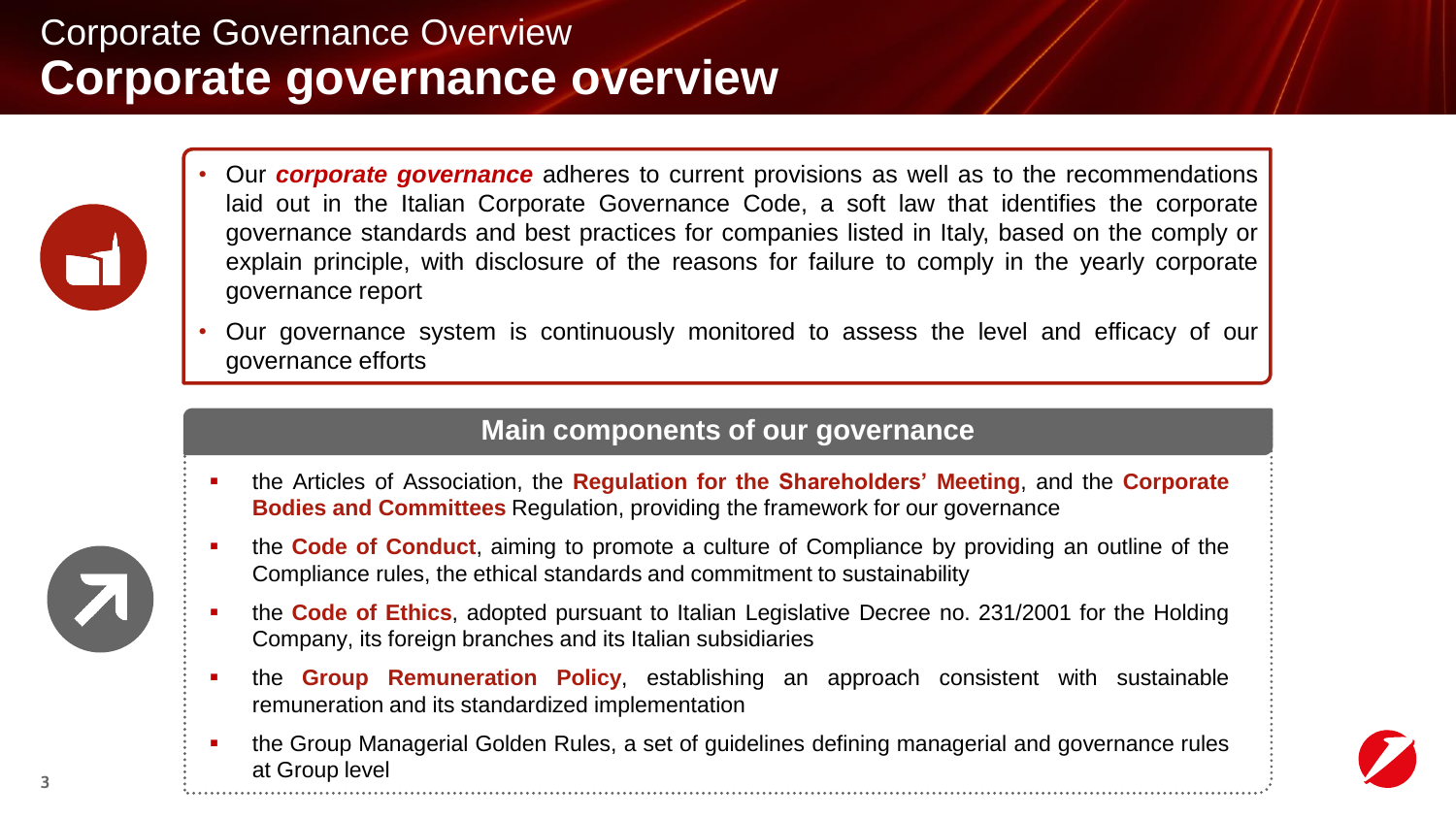# **Focus on changes** Corporate Governance Overview

- Although the minimum and maximum range of Directors established in the Articles of Association is unchanged, the **number** of UniCredit Directors **steadily decreased** over the last years
- An ongoing review of our corporate governance system is in place, to improve and align the Company governance to the best national and international practices
	- July, approved the **process for identifying the candidates** for the post of the Board of Directors' member **2017**
		- December, amended the Articles of Association in order to:
			- ➢ empower the outgoing Board of Directors, in the event of its renewal, the **faculty to file its own list of candidates**
			- ➢ **increase** from one to **two** the number of **minority Directors**
	- February April, **reduction of the size** of the Board of Directors **to 15** and of the **number of Vice Chairs to 1**; **tenure equal to maximum 3 mandates 2018**
	- March, principles adopted for the selection process of the new Board (2021-2023): **2021**
		- ➢ **strengthen the body's collective suitability** through (i) **broad coverage of financial services**, (ii) **exposure to international markets and geographies**, (iii) **broad range of industrial and digital expertise**, (iv) **increased diversity**
		- ➢ **reduction of the size** of the Board of Directors **to 13**



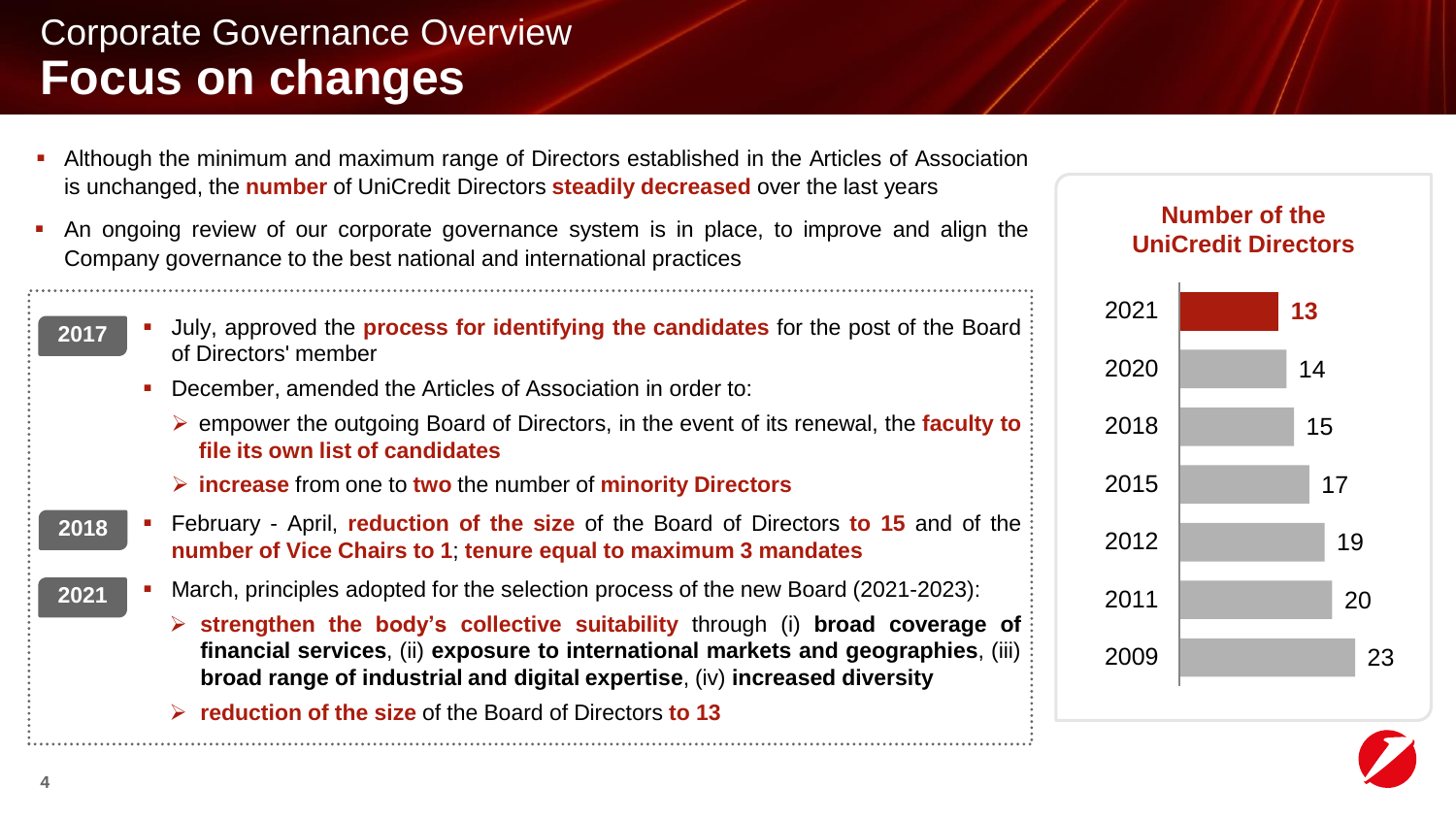### **Shareholders' structure** Corporate Governance Overview

| <b>Major Shareholders (&gt;370)</b>                                                             |                                                   |                                               |
|-------------------------------------------------------------------------------------------------|---------------------------------------------------|-----------------------------------------------|
|                                                                                                 | <b>Shareholders</b>                               | % of ordinary share<br>capital <sup>(1)</sup> |
| 1.                                                                                              | <b>Capital Research and Management</b><br>Company | $6.407\%$ (2)                                 |
|                                                                                                 | - of which on behalf of EuroPacific Growth Fund   | 5.229%                                        |
| 2.                                                                                              | <b>BlackRock Group</b>                            | $5.260\%$ <sup>(3)</sup>                      |
|                                                                                                 | 3. Allianz SE Group                               | 3.187%                                        |
| $(1)$ figures undeted based on the last communication resolved according to current legislation |                                                   |                                               |

**Major Shareholders (>3%)**

- (1) figures updated based on the last communication received according to current legislation published on Consob website on December 7, 2021, and on share capital updated as of March 25, 2022
- (2) discretional asset management
- (3) non-discretional asset management



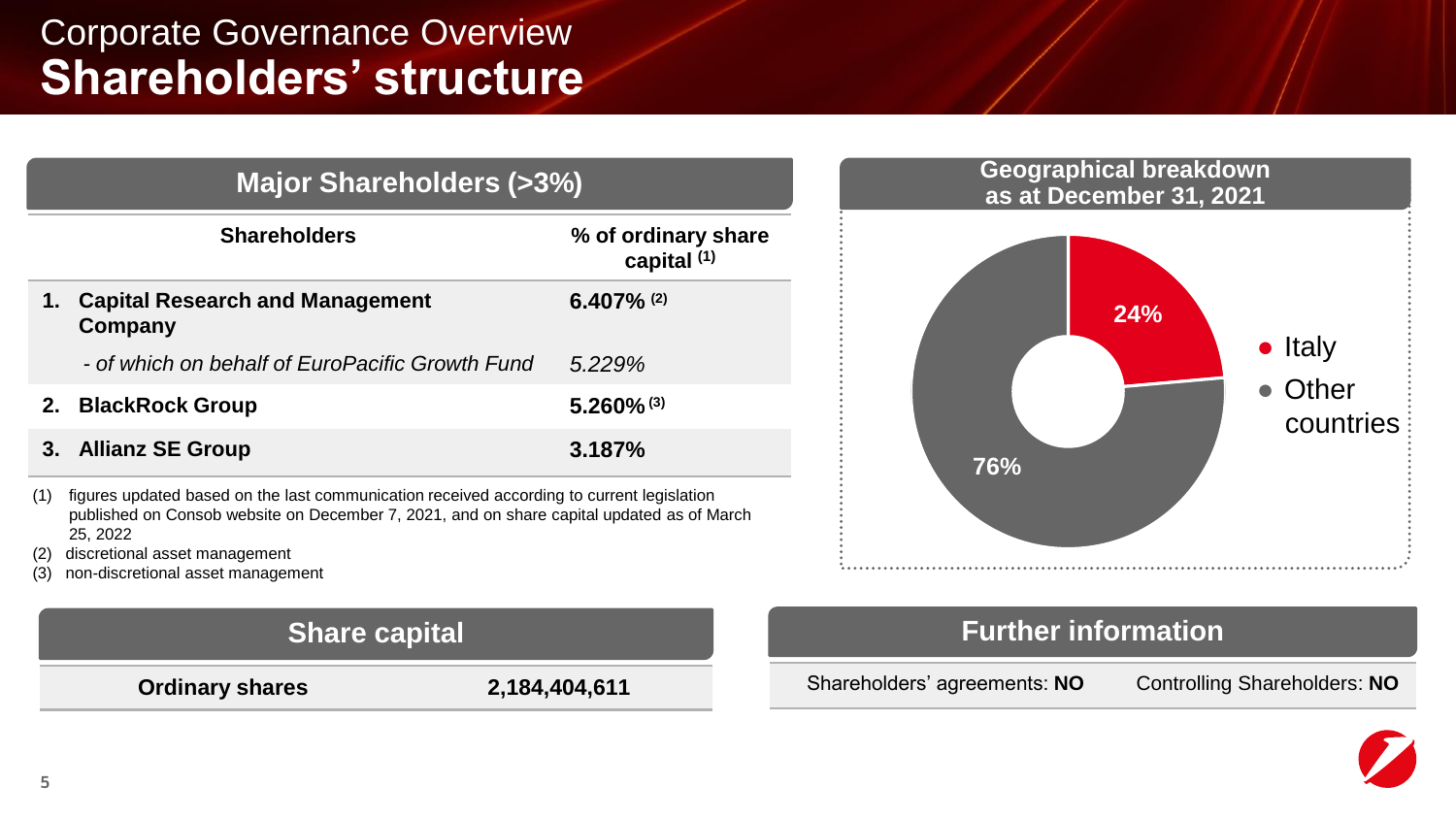### **Organizational and governance structures** Corporate Governance Overview

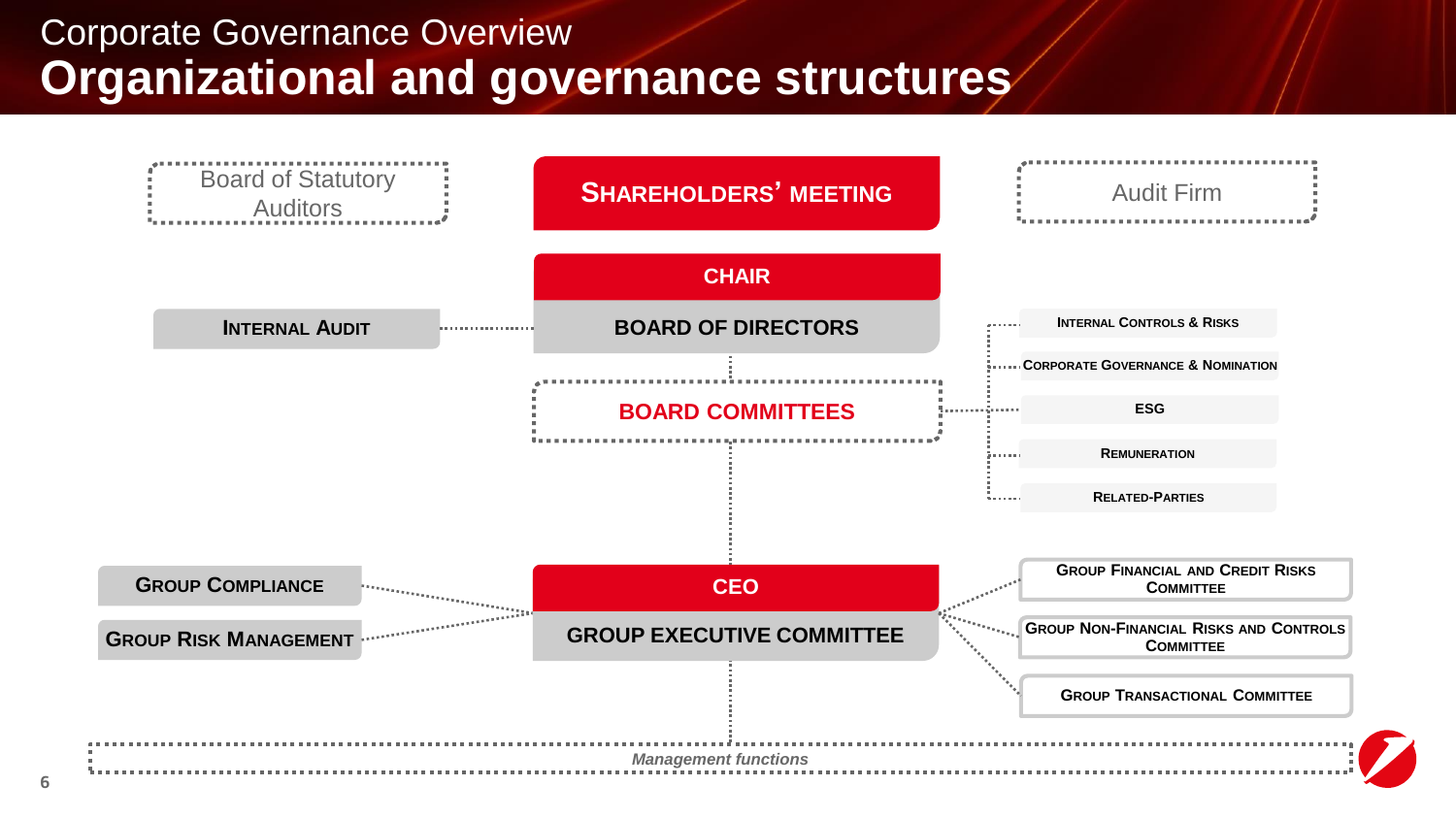## **Shareholders' Meetings** Corporate Governance Overview

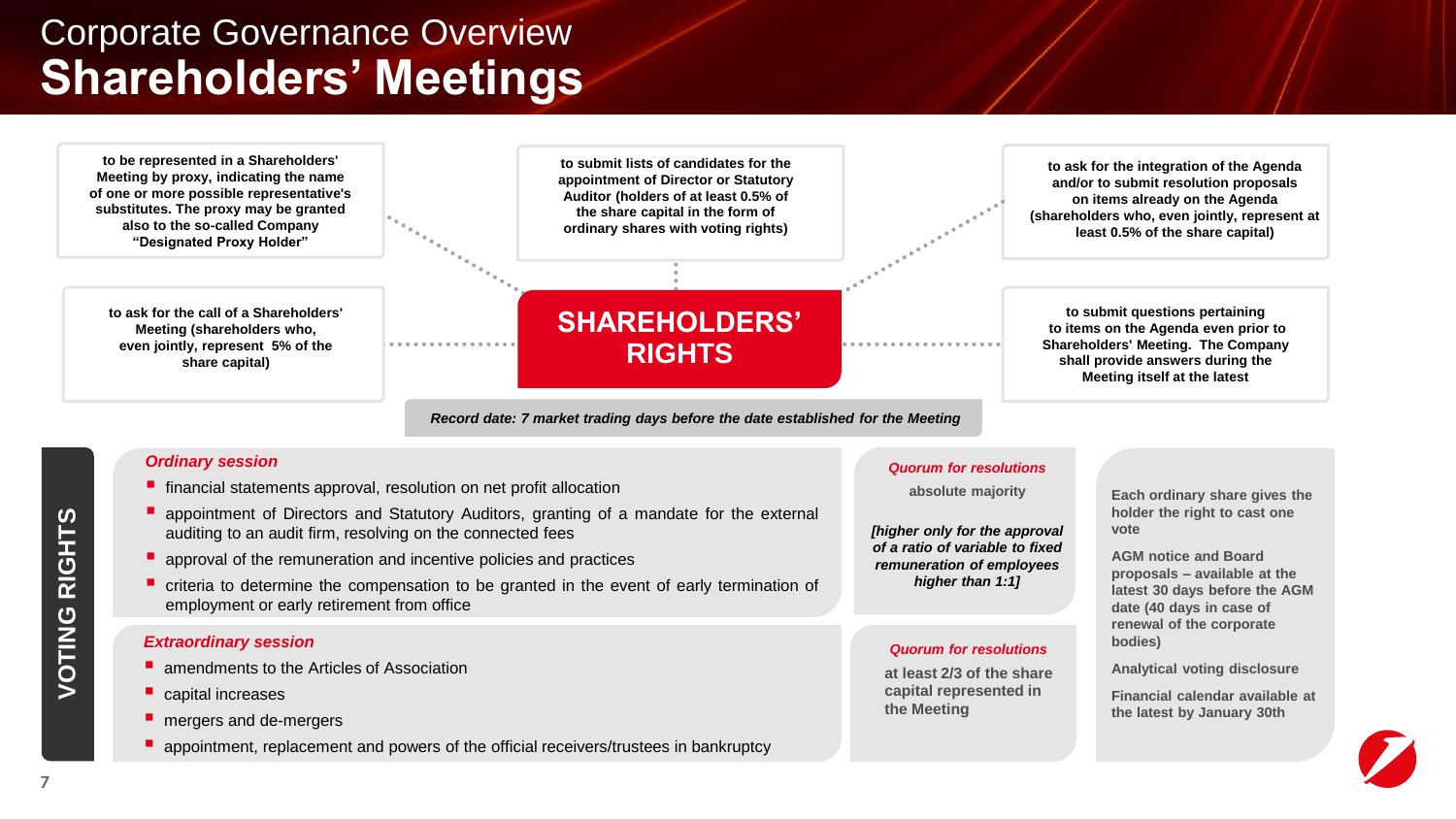

**Secretary** 

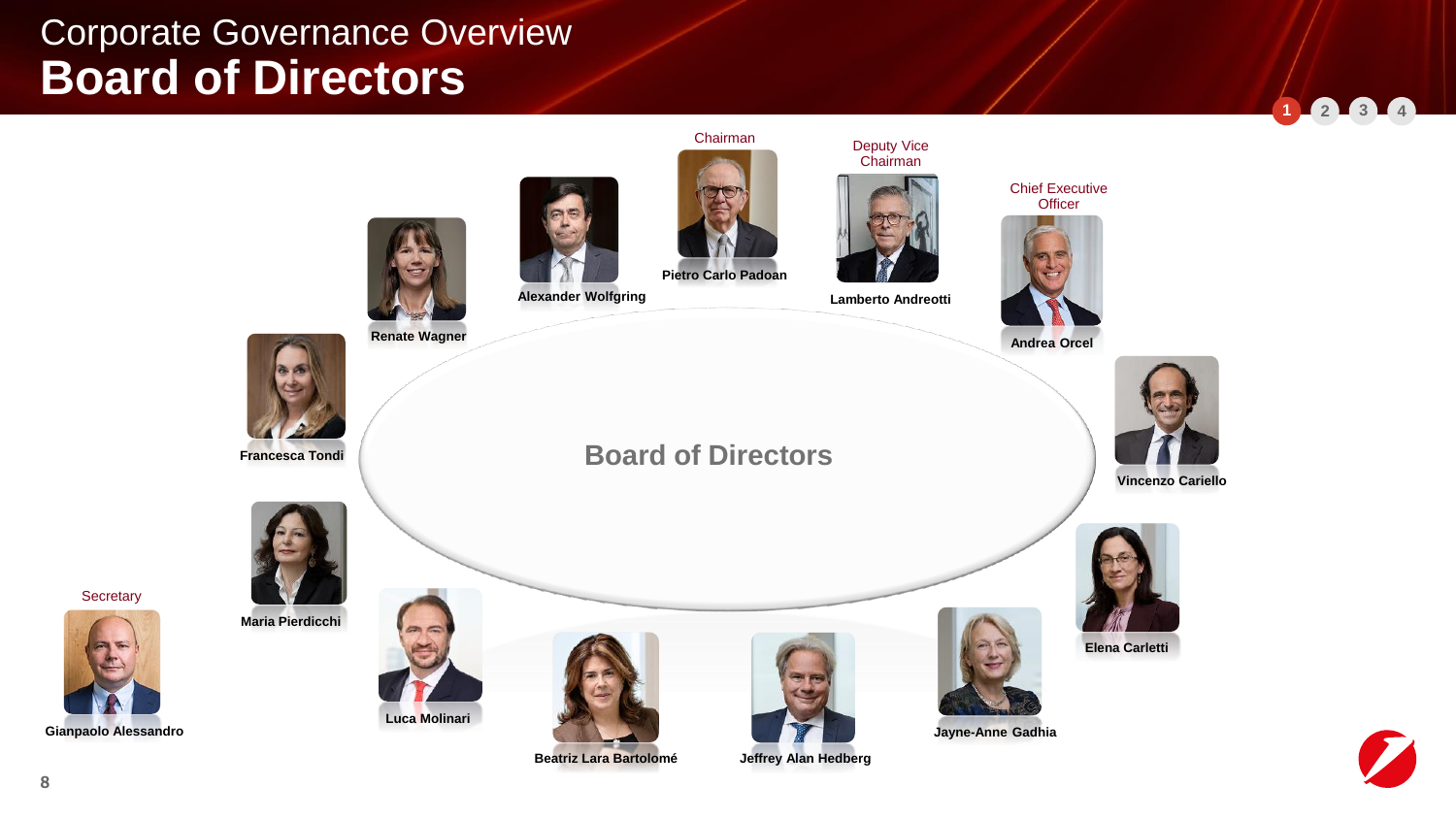#### **PIETRO CARLO PADOAN**

*None*

**regard to any aspect related to internal and external communications;**



Born in Rome (Italy) on January 19, 1950

Posts held in other listed companies or large companies:

**Chairman**

First appointment date October 2020

Independent as per Code and TUF

**Non-executive**

Attendance % **100**

**Role played by the Chair**

#### **CHAIR REPLACEMENT PROCEDURE**

**Where absent or impeded, the Chair is replaced by the Deputy Vice Chair. Where both the Chair and Deputy Vice Chair are absent or impeded, the meeting is chaired by the oldest Director**

#### **LAMBERTO ANDREOTTI**



Born in Rome (Italy) on July 6, 1950

Posts held in other listed companies or large companies:

▪ **Director of Corteva Agriscience**

**Deputy Vice Chairman**

First appointment date April 2018

Independent as per Code, TUB and TUF

**Non-executive**

Attendance % **96**

#### **Chairman of the Corporate Governance & Nomination Committee**



**1 2 3 4**

▪ **is an interlocutor for the Board of Statutory Auditors and the Board Committees;**

▪ **while remaining neutral, the Chair promotes dialogue among executive and non-executive positions, seeking the active participation of non-executive members in the Board's proceedings so that the resolutions it reaches are the result of adequate debate and an informed and effective contribution from all its members;**

▪ **is responsible for ensuring that the corporate governance system functions effectively, also with**

▪ **manages relations with shareholders and the Supervisory Authorities, in agreement with the CEO**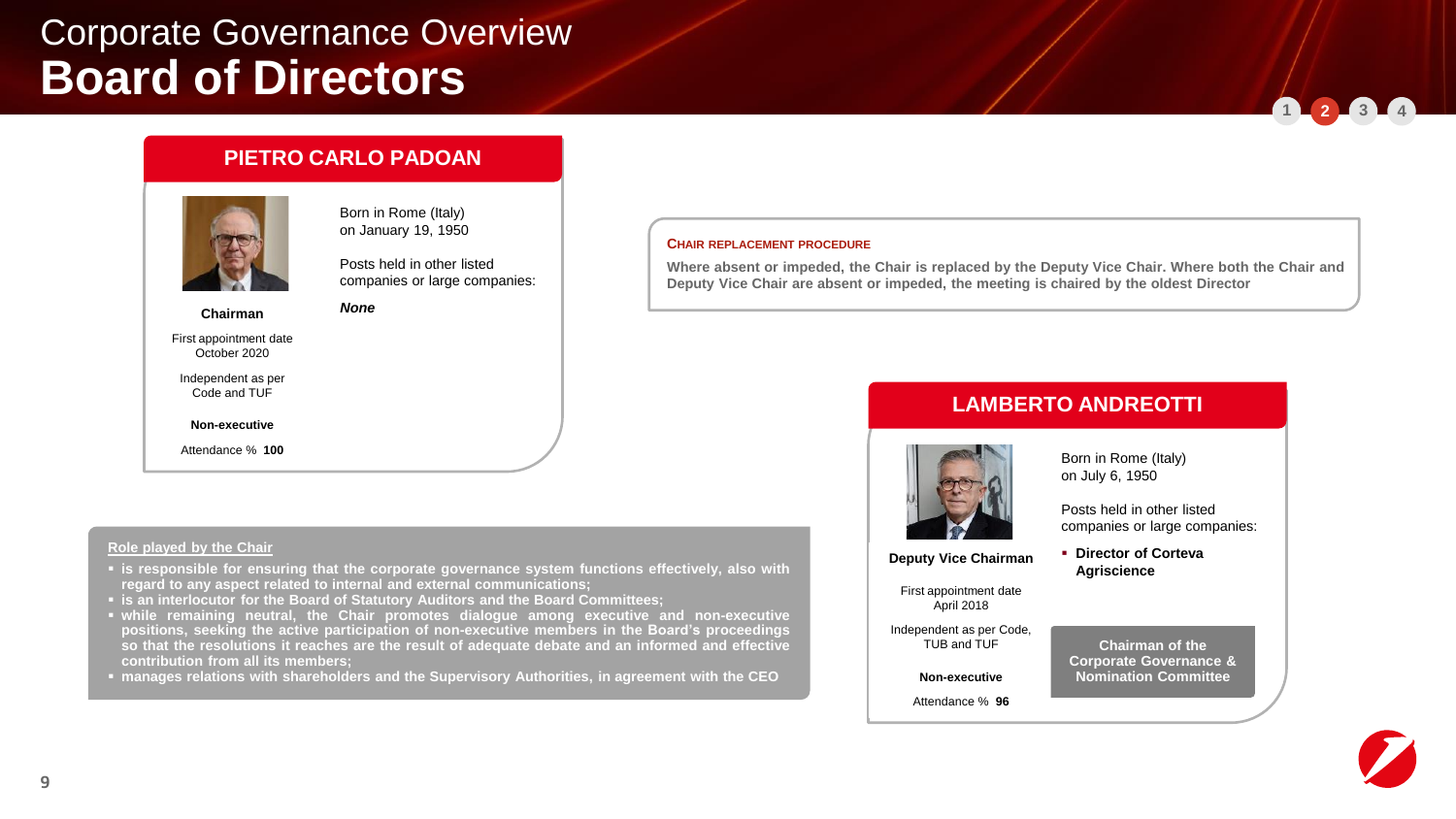**1 2 3 4**



**VINCENZO CARIELLO**

on December 23, 1965

companies or large companies:

▪ **Director of A2A S.p.A.**

**Director** First appointment date April 2018

Independent as per Code, TUB and TUF

#### **Non-executive**

Attendance % **96**

#### **JAYNE-ANNE GADHIA**

or large companies:

**Snoop**

**Chairwoman of the Remuneration Committee**

**Corporate Governance &** 

Born in Arezzo (Italy)

Posts held in other listed

**Member of the Related-**

**Parties Committee**

**Director** First appointment date February 2019

Independent as per Code, TUB and TUF

**Non-executive**

Attendance % **100**

### Born in La Spezia (Italy)

on September 8, 1969

Posts held in other listed companies or large companies:

*None*

**ELENA CARLETTI**

**Chairwoman of the Internal Controls & Risks Committee**

**Member of the Related-Parties Committee**

#### **JEFFREY ALAN HEDBERG**



**Director** First appointment date April 2021 Independent as per Code, TUB and TUF **Non-executive** Attendance % **100**

Born in Philadelphia (USA) on October 29, 1961

Posts held in other listed companies or large companies:

▪ **Director of Companies in the Wind Tre Group**

> **Member of the ESG Committee**

on May 14, 1963

**ANDREA ORCEL**

Born in Rome (Italy)

Posts held in other listed companies or large companies:

▪ **Director of EIS Group Ltd**

**Chief Executive Officer**

First appointment date April 2021

#### **Executive**

Attendance % **100**

**Director**

First appointment date

Independent as per Code, TUB and TUF

**Non-executive**

Attendance % **100**



April 2021

Born in Stourbridge (UK) on October 19, 1961

Posts held in other listed companies

▪ **Executive Chairwoman of** 

**Member of the Nomination Committee**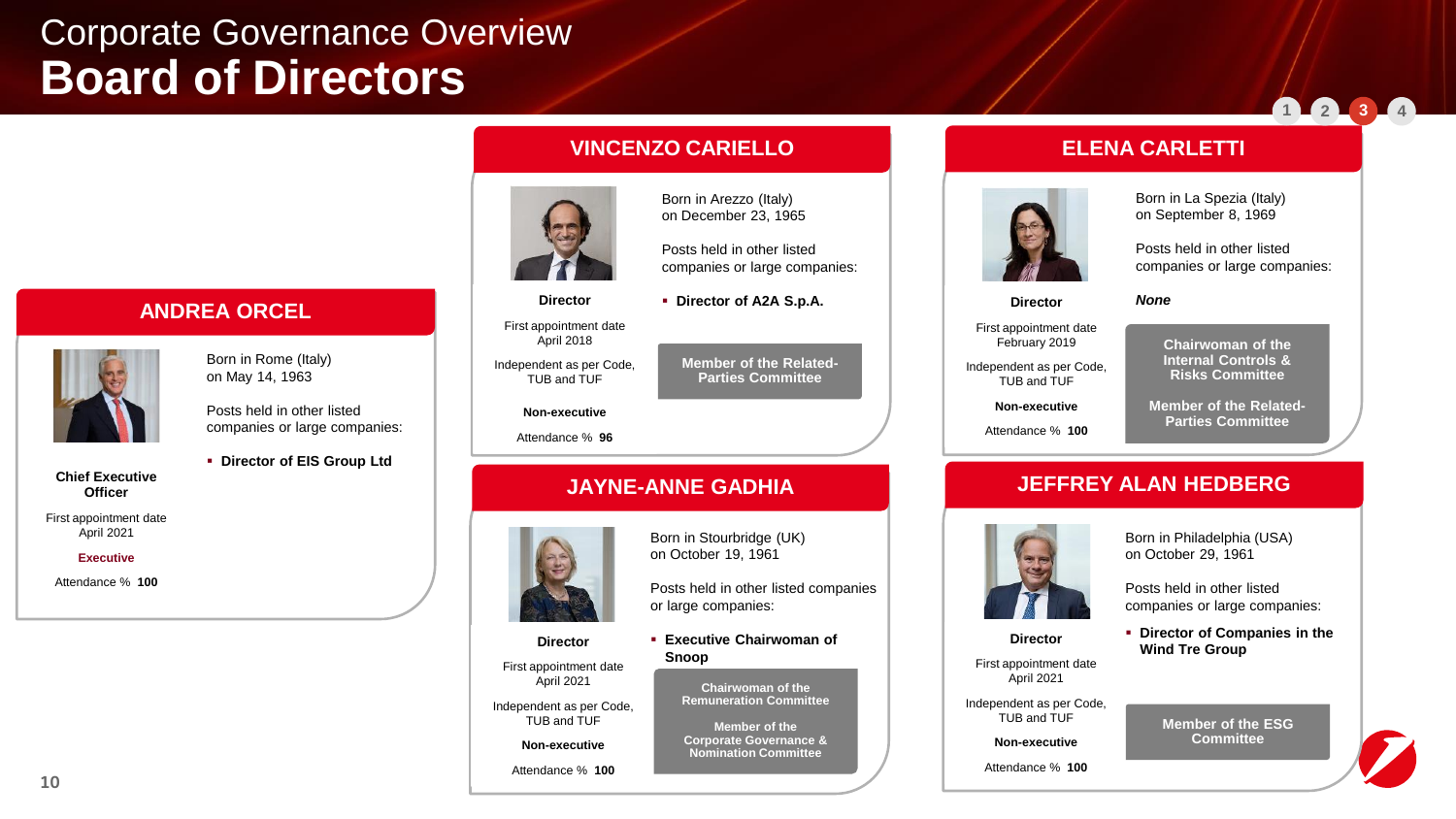**Moment S.L.**

#### **BEATRIZ LARA BARTOLOME'**



Born in Buenos Aires (Argentina) on November 30, 1962

Posts held in other listed companies or large companies: ▪ **Sole Director of the AHAOW** 

> **Member of the ESG Committee**

**Director**

First appointment date February 2020

Independent as per Code, TUB and TUF

**Non-executive**

Attendance % **100**

**Director** First appointment date April 2018 Independent as per Code, TUB and TUF



Born in Atessa (Chieti, Italy) on May 15, 1973

Posts held in other listed companies or large companies:

▪ **Director at Sanad Group**

**Member of the Remuneration Committee**

TUB and TUF **Non-executive**

**Director** First appointment date April 2021 Independent as per Code,

Attendance % **100**

#### **RENATE WAGNER**



**Director**

First appointment date

April 2021 Independent as per TUB and TUF

**Non-executive**

Attendance % **94**

### Born in Heltau (Romania) on September 29, 1974

Posts held in other listed companies or large companies:

**Member of the management body of Companies of the Allianz SE Group**

> **Member of the Remuneration Committee**

#### **MARIA PIERDICCHI**



**Director** First appointment date April 2018 Independent as per Code, TUB and TUF **Non-executive** Attendance % **100**

Born in Schio (Vicenza, Italy) on September 18, 1957

Posts held in other listed companies or large companies:

**1 2 3 4**

- **Director of Autogrill S.p.A.**
- **Director of PBI S.p.A**.

**Chairwoman of the Related-Parties Committee**

**Member of the Internal Controls & Risks Committee**

#### **ALEXANDER WOLFGRING**



**Director**

First appointment date May 2013

Independent as per Code, TUB and TUF

**Non-executive**

Attendance % **100**

Born in Vienna (Austria) on September 17, 1962

Posts held in other listed companies or large companies:

▪ **Member of the supervisory body of Companies of the AVZ Group**

> **Member of the Internal Controls & Risks Committee**

**Member of the Corporate Governance & Nomination Committee**



**Non-executive** Attendance % **100**

**FRANCESCA TONDI** Born in Livorno (Italy) on May 16, 1966

> Posts held in other listed companies or large companies:

▪ **Director of Angel Academe Nominee**

**Chairwoman of the ESG Committee**

**Member of the Internal Controls & Risks Committee**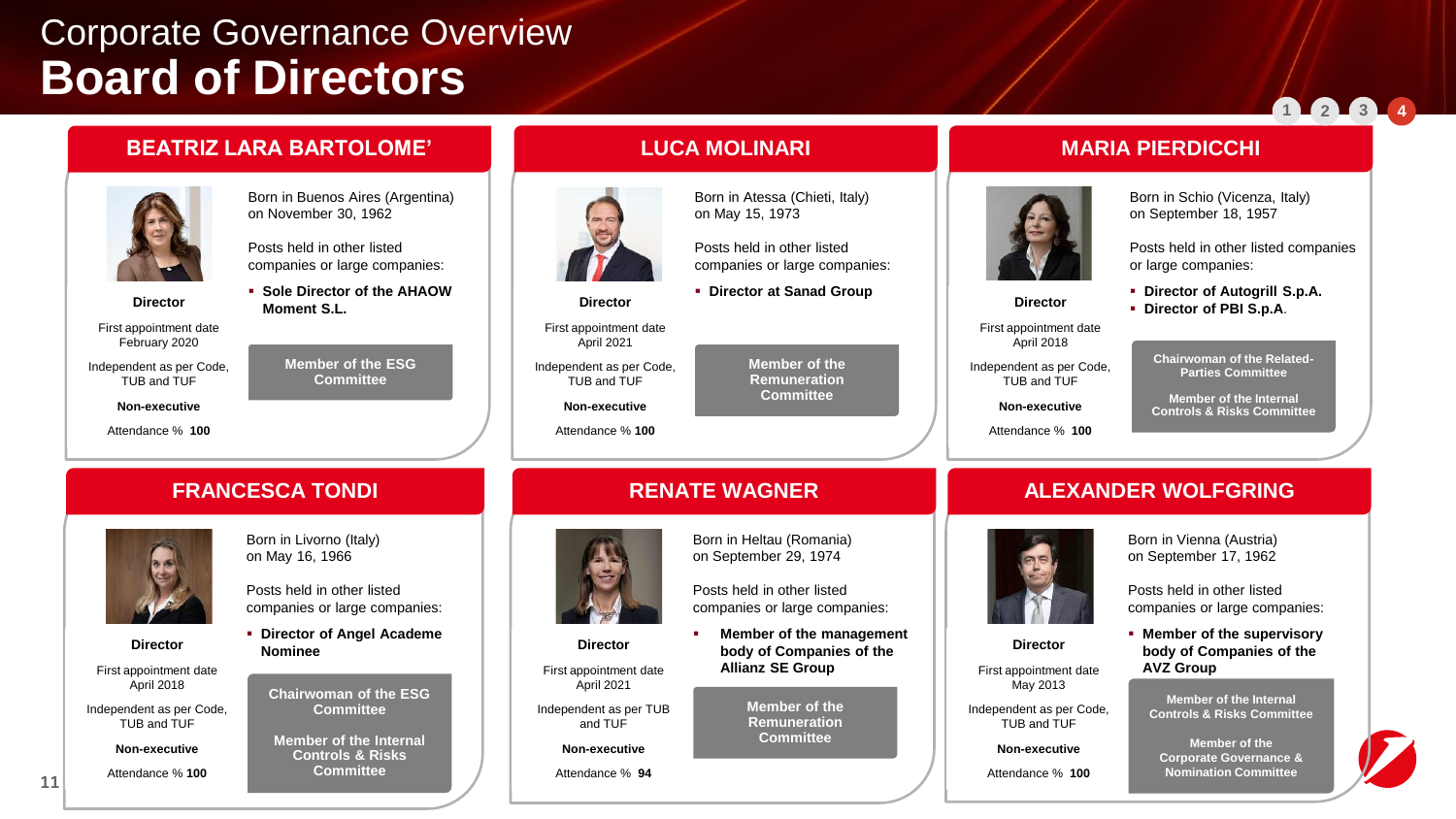### **Board Committees** Corporate Governance Overview

#### **Internal Controls & Risks**

#### **All members**

✓**are independent according to the Italian Corporate Governance Code, the TUB and the TUF; «a minority» Director sits on the Committee** ✓**have the experience required by the applicable provisions, covering the provided areas of competence related to risk and control as well as accounting and audit**





**Elena Carletti**

**Non-executives**

**100%**

**Independent**

**100%**

**Meeting attendance**





**Maria Pierdicchi**



**Francesca Tondi**



**Alexander Wolfgring**

#### **Corporate Governance & Nomination**

#### **All members**

✓**are independent according to the Italian Corporate Governance Code, the TUB and the TUF**

#### **CHAIR MEMBERS**



**Lamberto Andreotti**

#### **Non-executives**





**Jayne-Anne Gadhia**



**Alexander Wolfgring**



**1 2 3**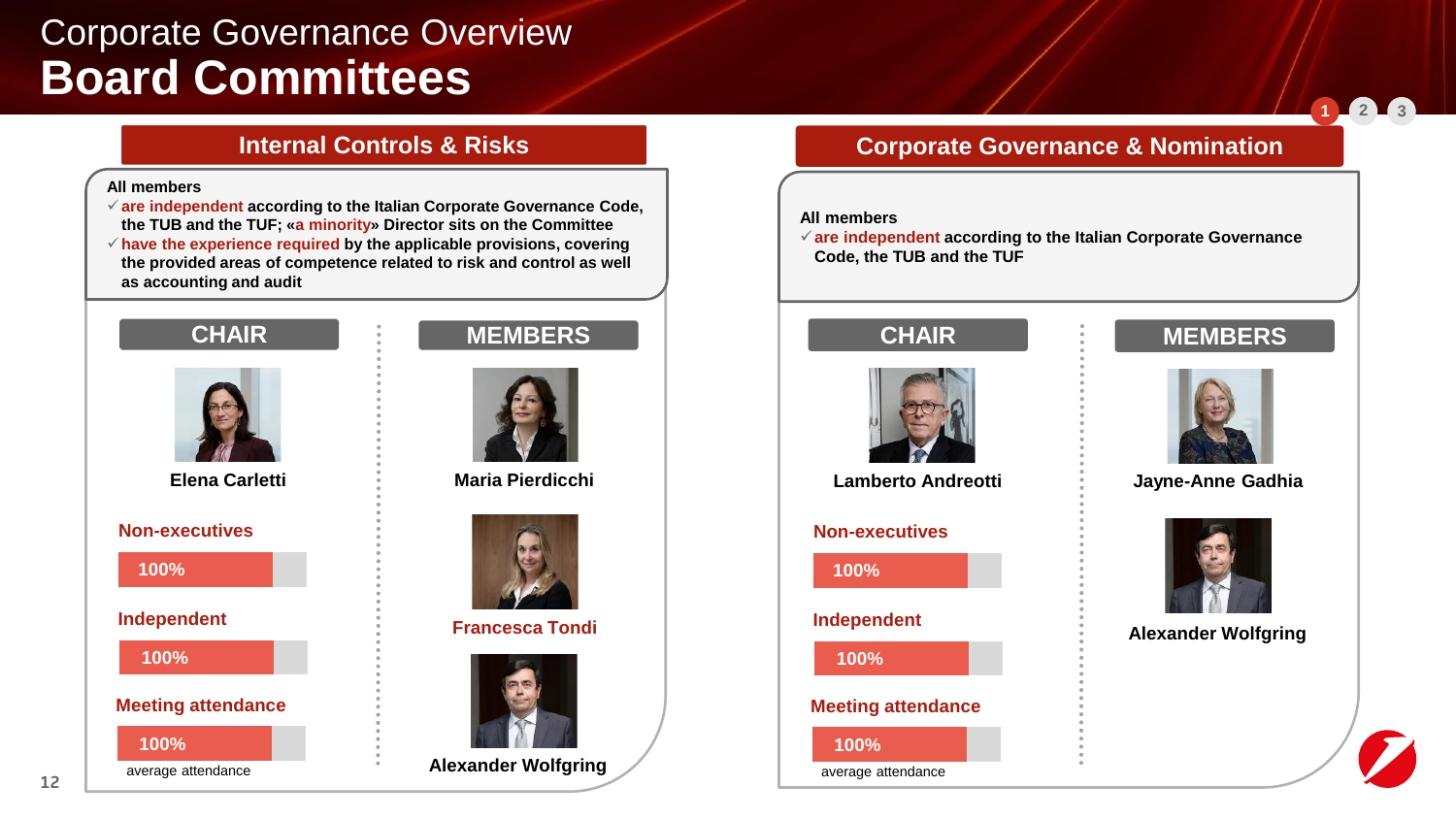### **Board Committees** Corporate Governance Overview

#### **All members**

✓**are independent according to the Italian Corporate Governance Code, the TUB and the TUF**

✓**«a minority» Director sits on the Committee**







**Francesca Tondi**

**Non-executives**

**100%**

**Independent**

**100%**

#### **Meeting attendance**

**100%**

average attendance



**Jeffrey Alan Hedberg**



**Beatriz Lara Bartolomé**

#### **ESG Remuneration**

**The majority of the members is independent according to the Italian Corporate Governance Code** 

**All members are independent according to the TUB and the TUF**

**Some members have specific technical know-how and experience on financial matters or remuneration policies**



#### **CHAIR MEMBERS**



**Jayne-Anne Gadhia Luca Molinari**

#### **Non-executives**







**Renate Wagner**



**1 2 3**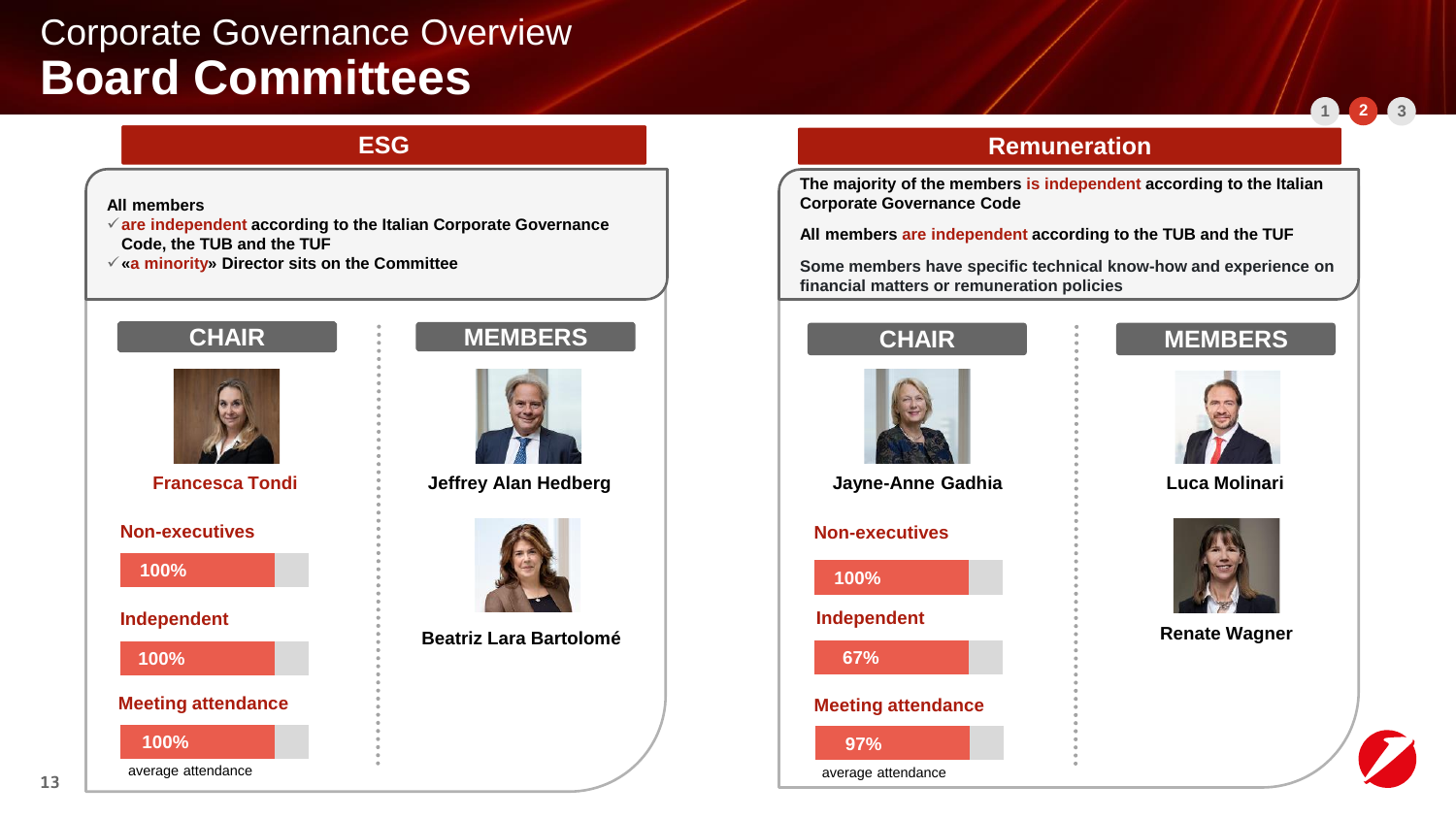### **Board Committees** Corporate Governance Overview

#### **Related-Parties**

#### **All members**

✓**are independent according to the Italian Corporate Governance Code**

✓**«a minority» Director sits on the Committee**

### **CHAIR MEMBERS**



**Maria Pierdicchi**

**Non-executives**

**100%**

**Independent**

**100%**

**Meeting attendance**

**100%**

average attendance





**Vincenzo Cariello**



**Elena Carletti**



**1 2 3**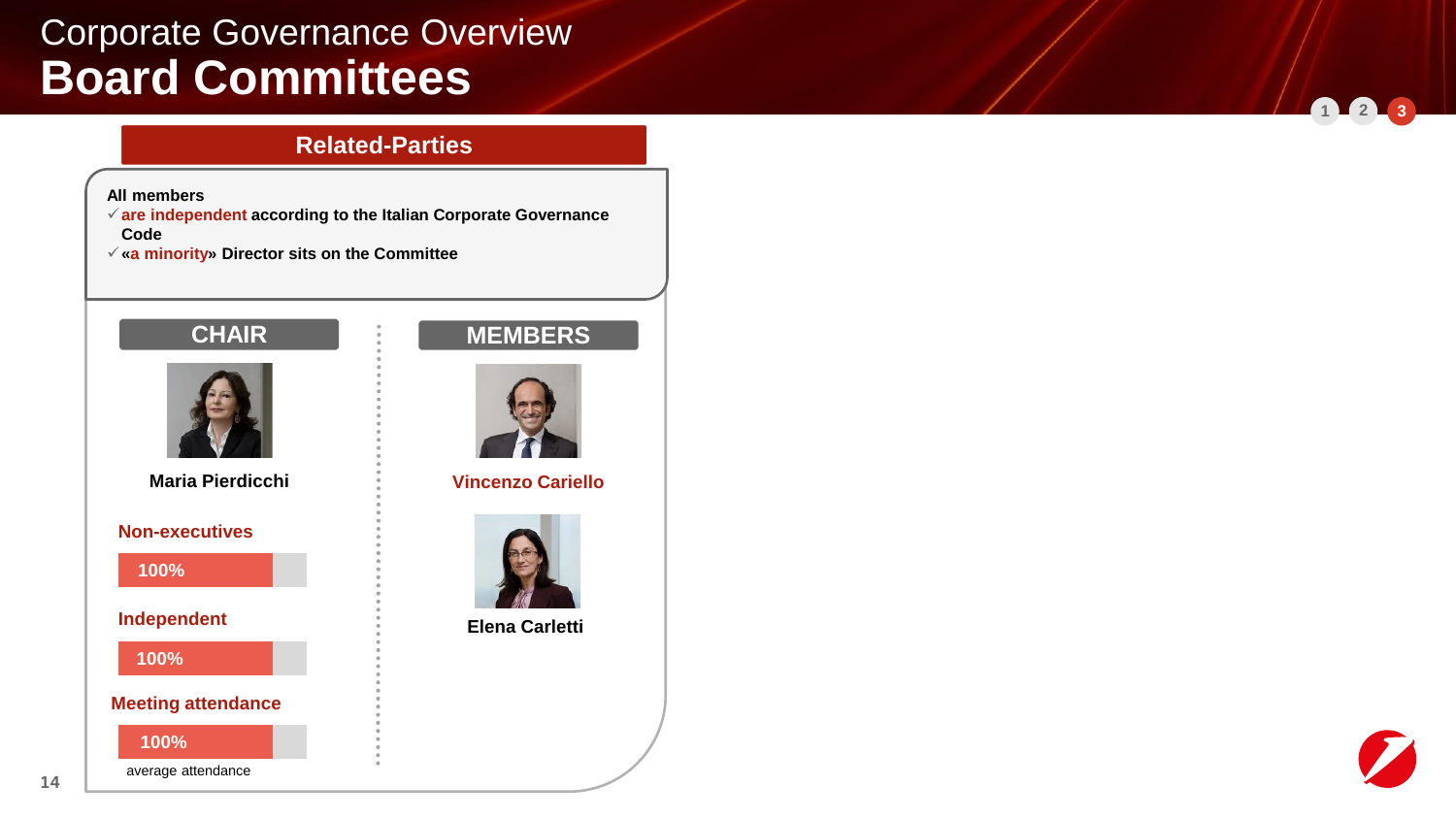# **Board of Directors composition** Corporate Governance Overview

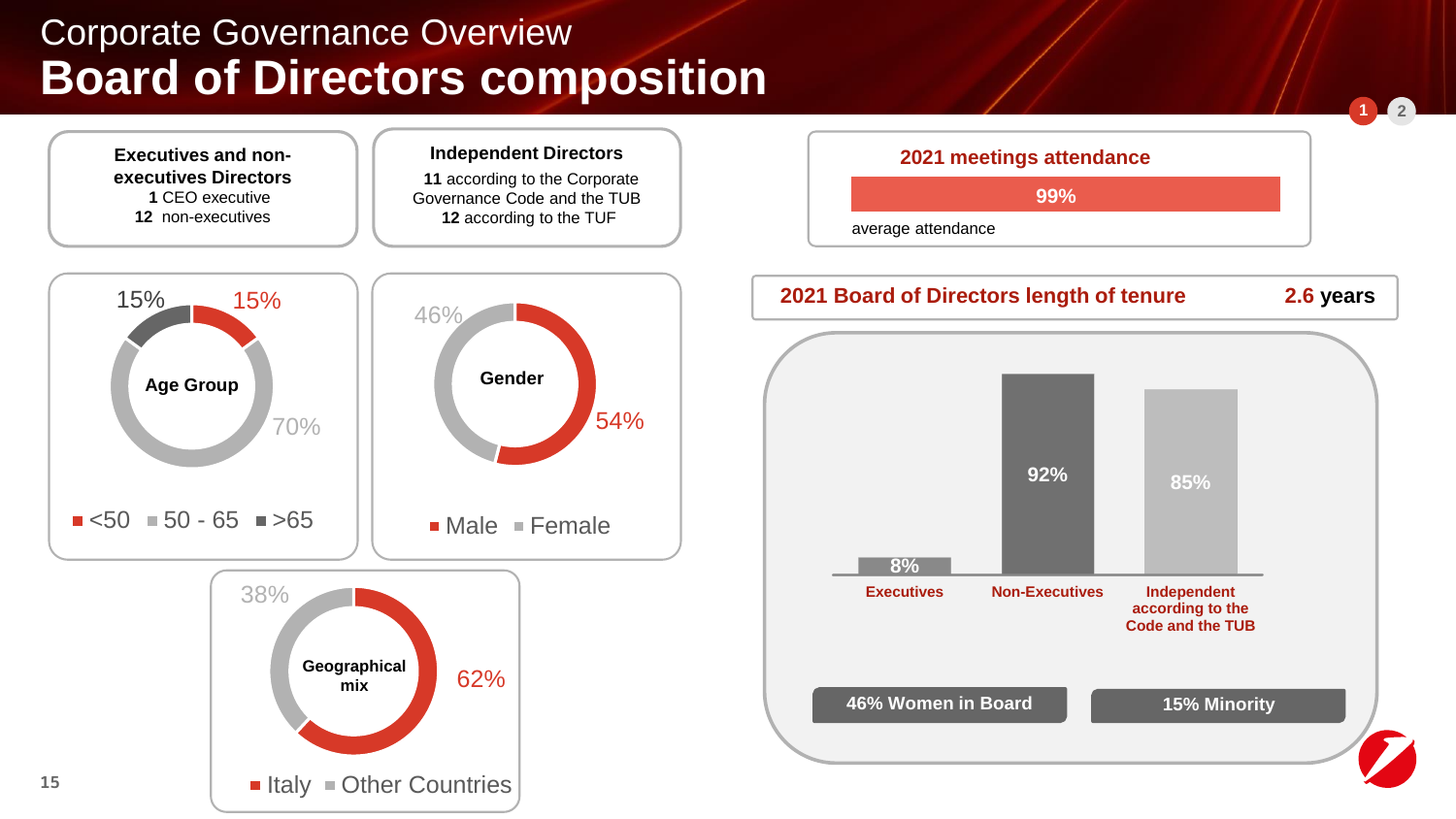# **Board of Directors composition** Corporate Governance Overview



#### **Board skills**

#### **Quali-quantitative composition**

**1 2**

The Board composition qualitatively and quantitatively matches the theoretical profile approved in March 2021

#### *Individual suitability*

- ✓ *all Directors declared their ability to commit sufficient time to duly perform their functions, including sitting on Board Committees, where applicable*
- ✓ *the experience gained by all Directors is in line with the requirements identified in the theoretical profile, considering that - in addition to their international experience - they possess a good understanding of and experience in more than two areas of competence envisaged in the profile itself*

#### *Collective suitability*

- ✓ *the personal qualities of Directors, as well as age and gender diversity, fully comply with the indications of the theoretical profile*
- ✓ *on average, the Directors possess 7 areas of competence identified by the Board; all the relevant core competencies are covered by the Board*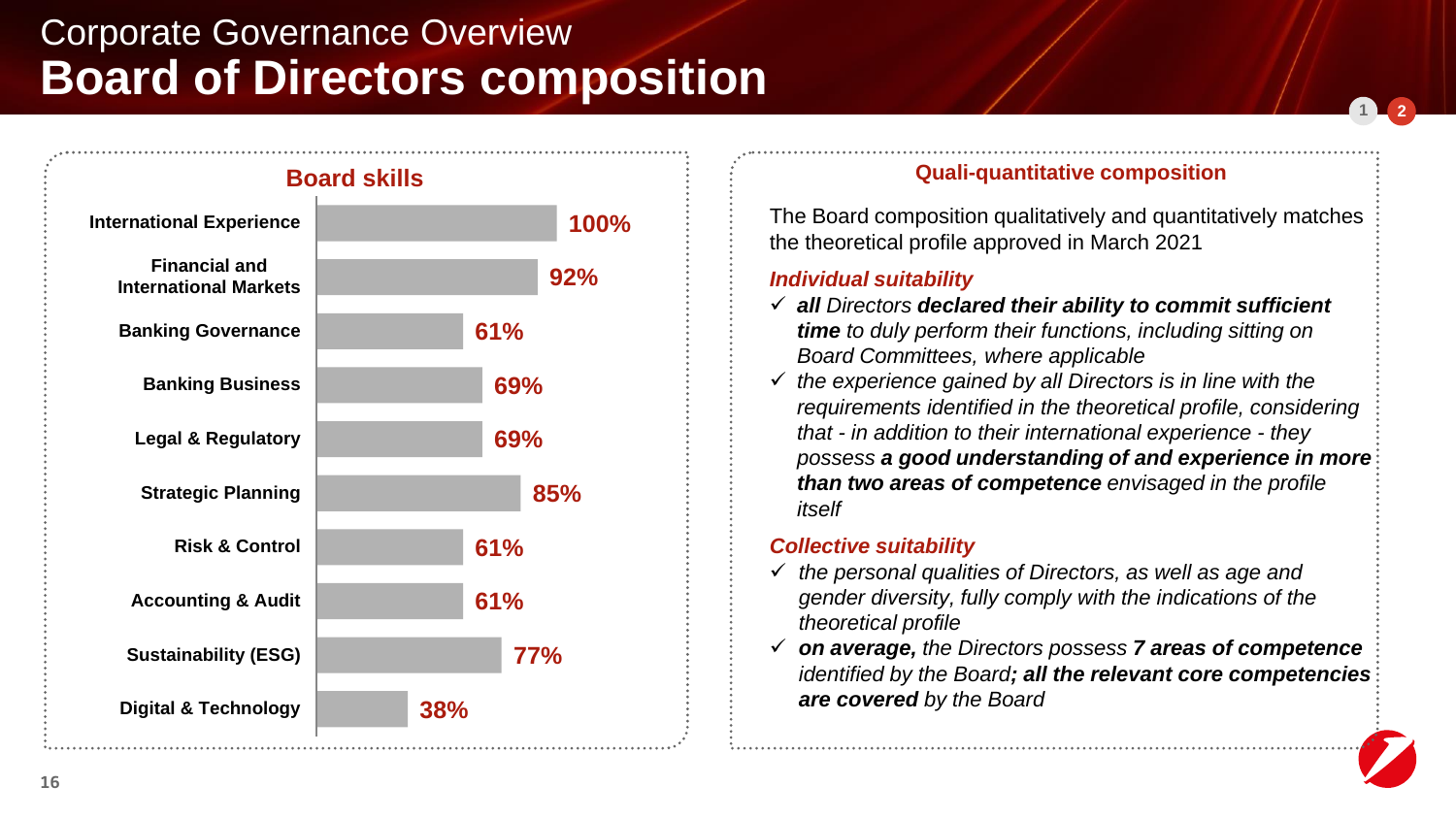### **ESG Governance** Corporate Governance Overview

#### **ESG governance has recently undergone a significant evolution, confirming the drive to further integrate ESG criteria into the Group's overall business strategy**

**Several structures are involved in ESG governance and management at three main levels: Corporate Bodies Oversight, Steering and Coordination, and Implementation and Execution**

Below, and in the Focus, a summary is provided of the principal functions involved

- UniCredit's **Board of Directors** defines the overall strategy of the Bank, which incorporates the Group's ESG strategy, overseeing its implementation over time
- The **ESG Committee** Supports the Board of Directors in fulfilling its responsibilities with **FOCUS** respect to the ESG components **>> FOCUS**
- The **Group Executive Committee (GEC)** is the Group's most senior managerial committee, chaired by the CEO. It ensures the effective steering, coordination and control of the Group business regarding strategic topics. It supports the CEO in coordinating, monitoring and approving strategic risk topics, including ESG-related matters
- The **ESG Strategy Council** provides oversight and strategic guidance across the Group on the definition and implementation of the Group's ESG strategy >>>>>>
- The **Group Strategy & Optimisation** and **Group Stakeholder Engagement** functions together serve as a **CEO Office** which deals with all initiatives which are critical for the CEO, including strategy, M&A, the further integration of ESG criteria in the business of the company, stakeholder management, and regulatory affairs
- The **Group ESG Strategy & Impact Banking** function**,** part of Group Strategy & Optimisation, makes proposals towards the definition of the Group's ESG strategy to the ESG Strategy Council and the ESG Committee, and reports its status of implementation. It is also responsible for the disclosure of the Group's ESG impacts and results, and oversees the adoption of relevant policies and standards

#### **FOCUS ON NEW KEY COMPONENTS**

#### **ESG Committee**

The Board Committee, established in April 2021, oversees:

- ESG and sustainability-related developments in terms of international guidelines, principles, market developments etc, monitoring the positioning of the Group
- the preparation of the annual Integrated Report, in addition to any further specific disclosure requirements

#### **ESG Strategy Council**

The Council is an informal working group composed by the majority of the GEC members and a number of top managers reporting directly to them

- It serves as the initial arena in which the Group's approach, strategy, roadmap, targets and policies on ESG matters are discussed
- The presence of all the Group's business and operating line managers ensures each ESG initiative is fully embedded in the Bank's business, processes and operations from the outset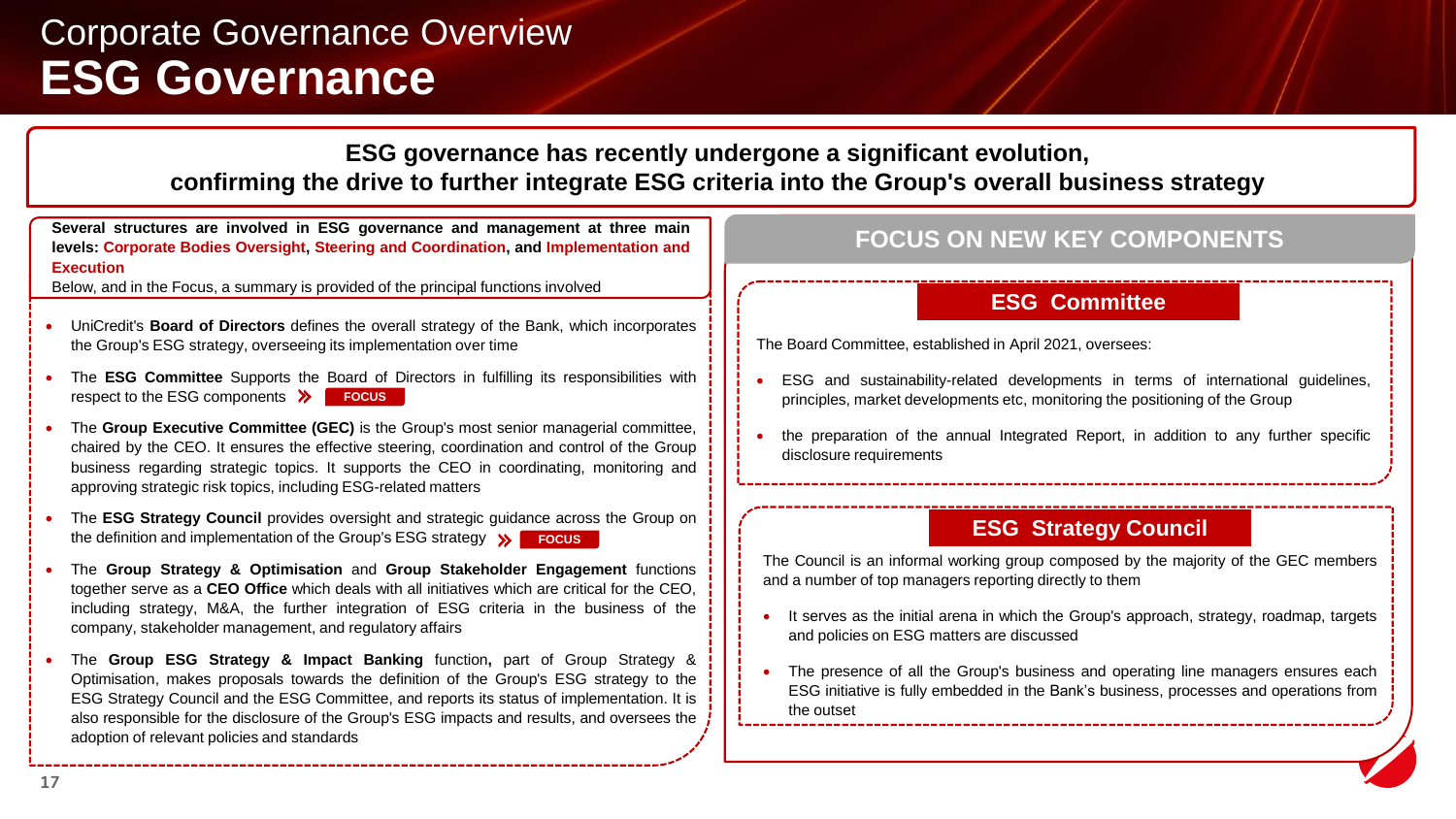**UniCredit is a company with shares listed on the Milan, Frankfurt, Warsaw regulated markets**

**Together with its subsidiaries, a wide range of banking, financial and related activities are offered on a global scale in Italy, Germany, Austria and several other Central and Eastern European countries** 

**As Holding Company of a banking Group, UniCredit carries out organic policy, governance and control functions in addition to banking activities vis-à-vis its subsidiary banking and financial instrumental companies**

**The CEO is entrusted with authorities concerning execution of credit activities within the limits and specifications set forth by the Board**

#### **The Board of Directors is responsible for**



- the resolutions concerning the general guidelines and the adoption and amendment of business, strategic and financial plans for the **Company** as well as the periodic monitoring of their implementation
- approving the UniCredit organisational structure and corporate governance, in order to ensure a clear separation of duties and functions as well as the conflict-of-interest prevention
- examining and approving transactions of significant strategic, economic, equity-related and financial relevance performed by the Company
- defining, adopting and amending general guidelines for managing the **Group** development policies prior to drafting strategic, business and financial multi-year plans and operating budgets for the Company and the Group
- periodically reviewing said guidelines in relation to developments in corporate operations and the external environment and supervising their proper implementation
- approving the corporate structure and governance models/guidelines of the Group
- examining and approving transactions of significant strategic, economic, equityrelated and financial relevance performed by the companies belonging to the Group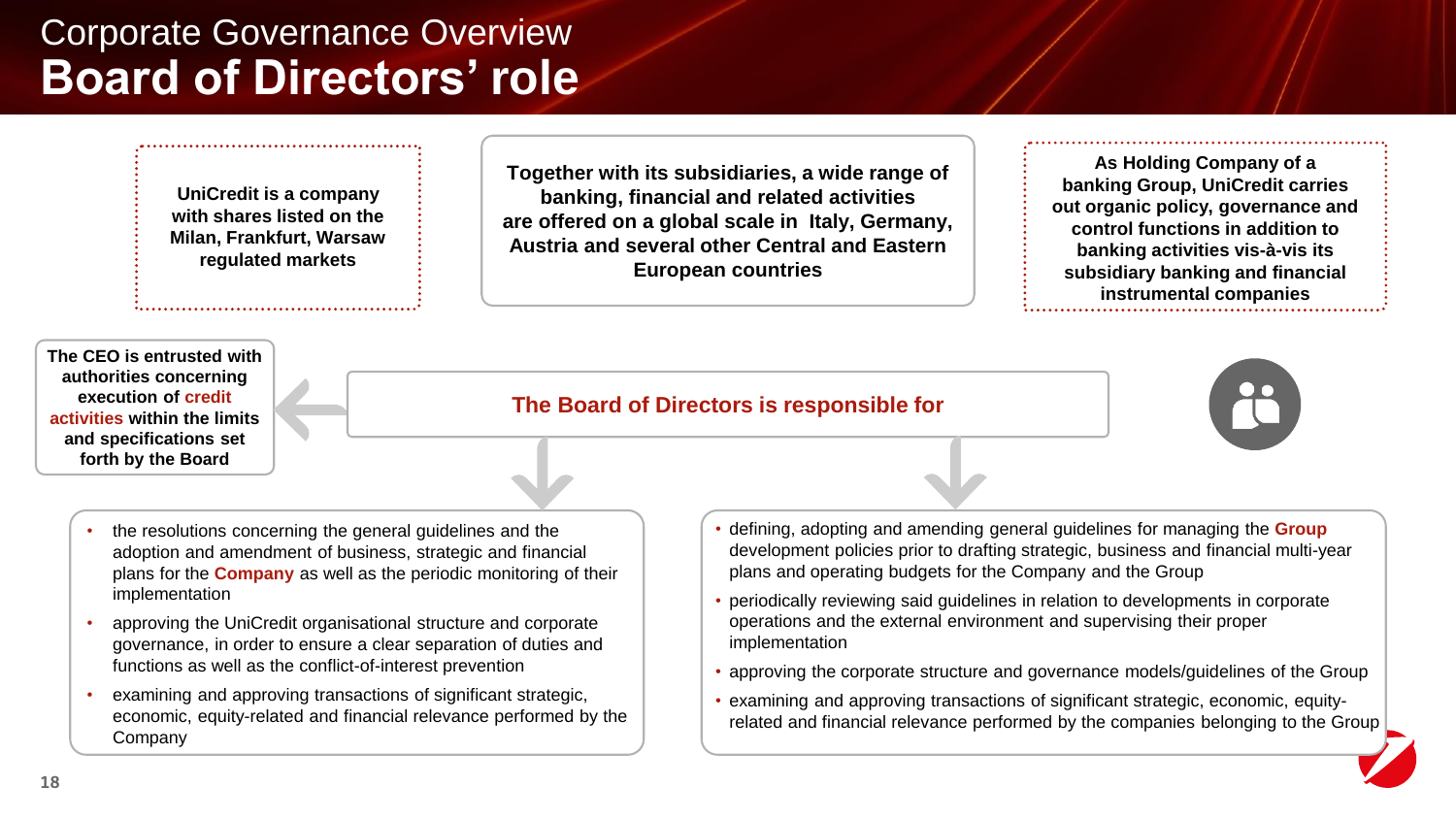## **Succession Planning process** Corporate Governance Overview



### **Executive Development Plan (EDP)** & **Succession Planning**

are integrated processes to enhance the quality of our **Succession Pipeline**  ensuring business continuity and **sustainability**

#### **Executive Development Plan**

- Involves all Group Executives (ca. 2,400 in 2021 cycle) in the annual performance appraisal
- Allows meaningful people discussion on Executives and calibration at local and Group level
- Is based on the Group values
- Provides basis for creating individual development plans and fosters Group Executives growth

At the end of each cycle, a result summary of the **Succession Planning** is discussed by the **Corporate Governance & Nomination Committee** and the **Board of Directors** with focus on Group Management Team and key managerial positions

Executive Development Plan and Succession Planning's outcomes serve as reference point for new appointments, evaluation of potential candidates, also in case of anticipated or unforeseen replacement of Executives

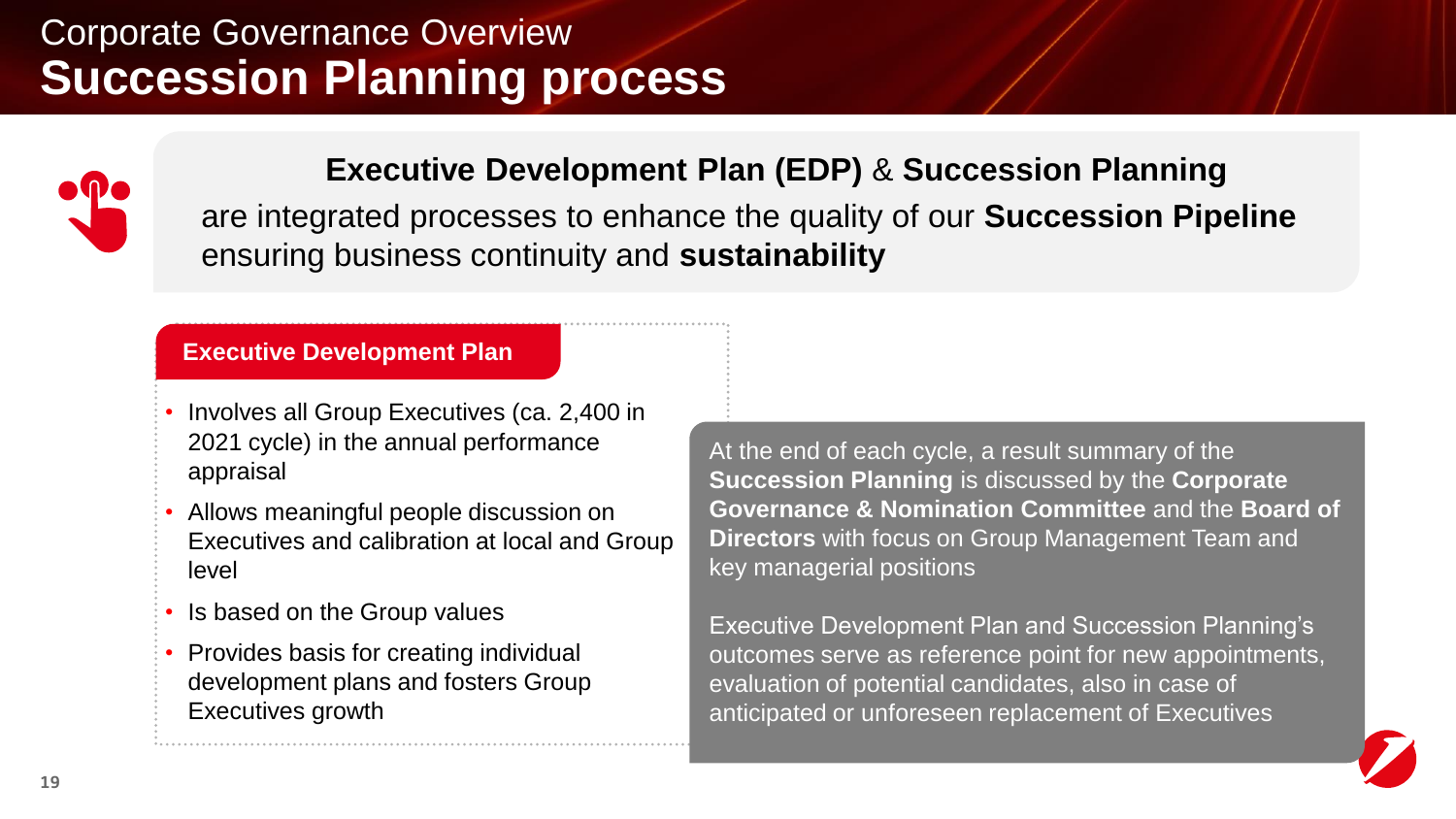### **Self-assessment process** Corporate Governance Overview



- **.** In compliance with the Bank of Italy Supervisory Regulations on banks' corporate governance, and in line with the recommendations of Article 4 of the Italian Corporate Governance Code
- undertaken by the Board at least annually
- focused on the adequacy of the Board and its Committees in terms of composition and functioning, tangibly measured in specific theme-based areas, with special reference to those relevant to sound and prudent management

The process is undertaken with the assistance of an **external consultant,** selected taking into account his/her skill, the professional experience acquired by him/her in corporate governance, and the need to be neutral, objective and independent in judgment – the hallmarks of the self-assessment process

The results of the 2021 self-assessment highlight a positive overall picture of the conduct of the Board of Directors and its Committees, demonstrating that these bodies operate effectively and transparently, in accordance with the best national and international corporate governance practices

In particular the **following strengths** are highlighted for the Board: (i) **Composition**: large majority of independent Directors; presence of diverse mix of skills and experiences, including international experience and broadly diverse range of managerial profiles, allowing the Board to carry out an adequate in-depth analysis of the issues which it is called to address; (ii) **Directors**: positive constructive attitude and genuine commitment to serve on the Board in the interests of the business and all stakeholders; (iii) **Relationship Board/management**: viewed as positive, open and transparent. Praise from the non-executive Directors for the transparent approach of the CEO/management team take. Directors feel fully informed, both in Board meetings and in-between Board meetings when necessary; (iv) **Relationship Chair/CEO**: whilst in its early stages, perceived to be positive and constructive with the right amount of support and challenge; (v) **Committees**: quality of work/support provided to the activity of the Board appreciated

A number of **issues on which attention should be focused in order to make the Board of Directors' actions even more effective** emerged, including:

(i) organize as many **opportunities** as possible over the next year for the Board **to meet in person** and spend time together both in the boardroom and in informal sessions, such as off-site or Company events; (ii) address the **occasional delays on paper delivery**; once the timeliness issue has been remedied, then the attention should turn to the format of the papers, with a more standardized format; (iii) **increase the number of top managers involved in the presentation to the Board of Directors** of the matters for which they are competent, while at the same time ensuring a focus of the relative presentations that allows an adequate space for debate and for questions of in-depth analysis and clarification; (iv) in addition to the existing permanent induction program, carry out **further trainings and development programmes for all Directors** to be implemented in 2022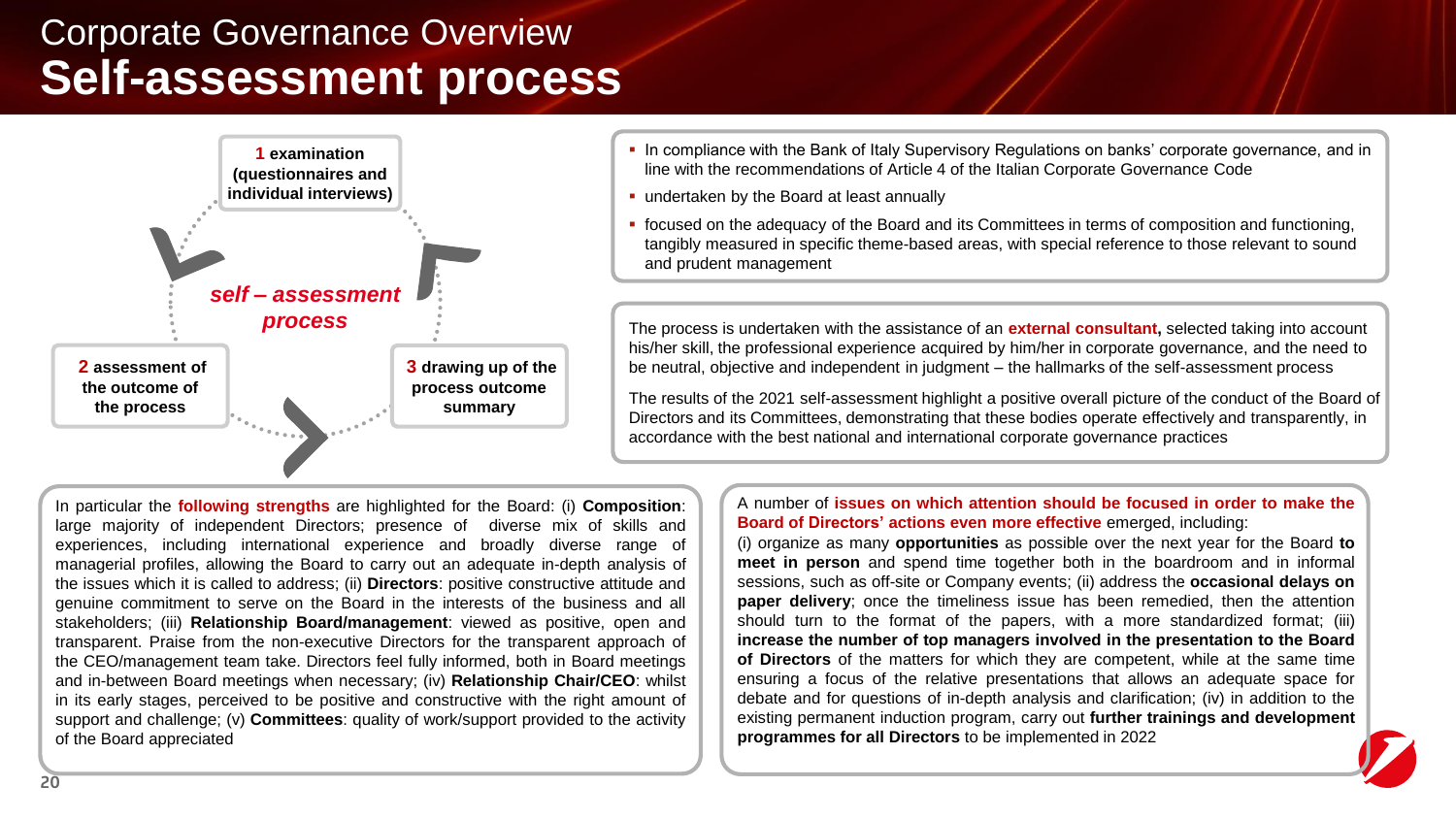### **Internal Controls System** Corporate Governance Overview

#### **Internal Controls System: key element of the overall corporate governance system**

Comprises regulations, functions, structures, resources, processes and procedures in order to ensure that the following aims are achieved:

- **.** the implementation of corporate strategies and policies is verified
- **.** the risk is within the boundaries set by the bank (Risk Appetite Framework)
- **.** the assets value is protected, and losses are covered
- **corporate processes are effective and efficient**
- **bank information and IT procedures are safe and reliable**
- **.** the risk of the bank being involved, even unintentionally, in unlawful activities (particularly those related to money laundering and terrorism financing) is prevented
- operations comply with law, supervisory regulations, policies, regulations and internal procedures

#### **Organization of the Internal Controls System based on:**

▪ controls bodies and functions; information flow and coordination procedures; Group Governance mechanisms

**Board of Directors** defines the internal controls system and risk management guidelines, ensuring that the Group's main risks are identified, measured, managed and monitored adequately

**Internal Controls & Risks Committee** supports the Board in its assessment and decision-making activities relating to the internal controls and risks management system

**Board of Statutory Auditors** oversees the completeness, adequacy, functioning and reliability of the internal controls system

**CEO** who is supported in managing and overseeing the internal controls system by the managerial committee Group Executive Committee and the Group Risks/Controls Committees (i.e., Group Financial and Credit Risk Committee and Group Non-Financial Risks and Controls Committee),chaired by the CEO himself

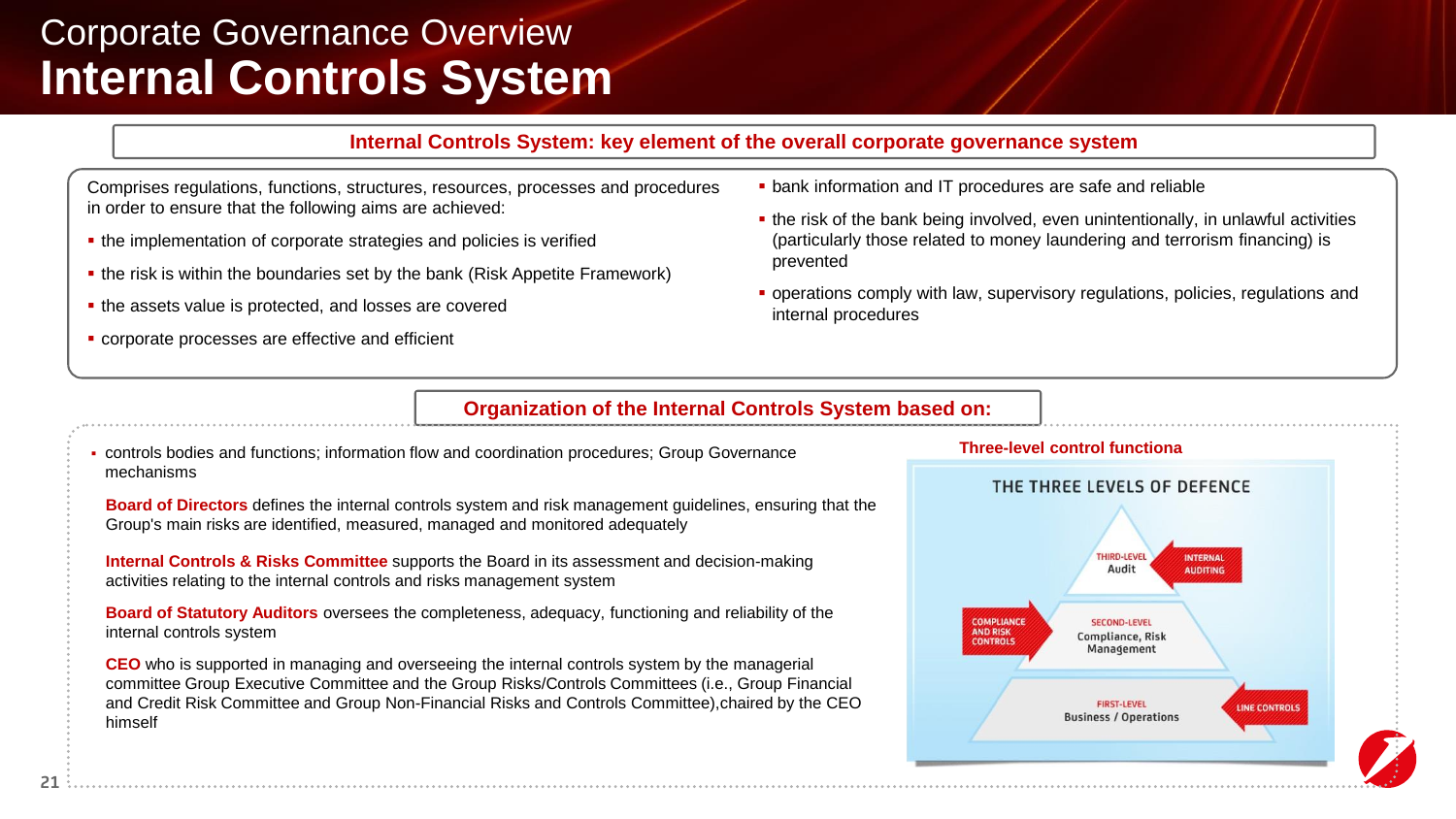### **Related-parties and associated persons** Corporate Governance Overview

**Global Policy "Transactions with related parties, associated persons and corporate officers ex Sec. 136 TUB (CONSOB Regulation no. 17221/2010 – Bank of Italy Circular no. 285/2013)**

Member of the Combined Perimeter as defined by the internal regulation

at least one of the "relevance ratios", applicable according to the transaction specificity, higher than 5%

#### **Board of Directors' role**

- resolves on the UniCredit transactions, except for those falling within the competence of the Shareholders' Meeting and those with controlled/associated companies without significant **interests**
- issues opinions on the subsidiaries' transactions
- receives periodic information flows on the transactions which are not subject to exemption

**22**

#### **Related-Parties Committee's role**

- becomes involved if deemed necessary by the Committee, through one or more delegate members – in the negotiation and in the preliminary phase through the receipt of a complete and timely information flow with right to request information and issue observations
- formulates prior and motivated opinions on the transactions of UniCredit and of the subsidiaries, with regards to the interest in finalizing the transactions as well as on the convenience and the substantive correctness of the relevant conditions

### **Transactions of Greater Significance <b>Transactions of Minor Relevance of significant amount**

the transaction value is between  $\epsilon$  1 billion and the amount for the "greater relevance transactions" threshold

#### **Board of Directors' role**

- resolves on the UniCredit transactions, except for those falling within the competence of the Shareholders' Meeting and those with controlled/associated companies without significant interests
- issues opinions on the subsidiaries' transactions
- **·** receives periodic information flows on the transactions which are not subject to exemption

#### **Related-Parties Committee's role**

- $becomes involved if deemed$ necessary by the Committee, through one or more delegate members – in the negotiation and in the preliminary phase through the receipt of a complete and timely information flow with right to request information and issue observations
- formulates prior and motivated opinions on the transactions of UniCredit and of the subsidiaries, with regards to the interest in finalizing the transactions as well as on the convenience and the substantive correctness of the relevant conditions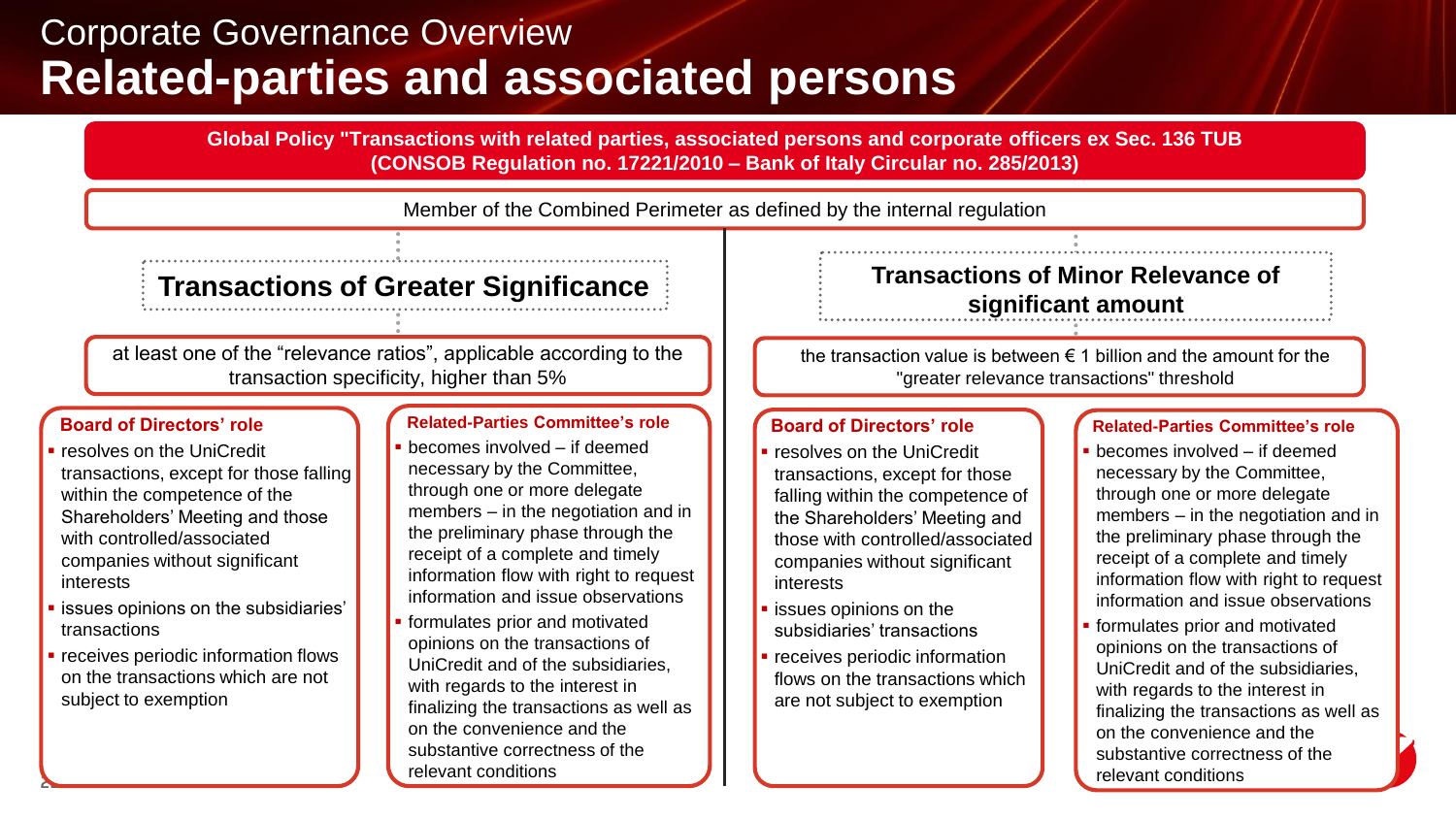# **Board of Statutory Auditors** Corporate Governance Overview



The corporate body is, among other things, in charge of supervising:

- compliance with laws, regulations and Articles of Association
- the adequacy of the Company's organizational, managerial and accounting structure, as well as of the overall functionality of the internal controls system
- financial disclosure process, the external auditing of the individual and consolidated financial statements and the independence of the external audit firm
- **•** compliance with the provisions contained in the Legislative Decree no. 254/2016 on the disclosure of non-financial information

Starting from its renewal for the 2019-2021 financial years (UniCredit AGM April 11, 2019), the 231 Supervisory Body's duties are carried out by the Board of Statutory Auditors